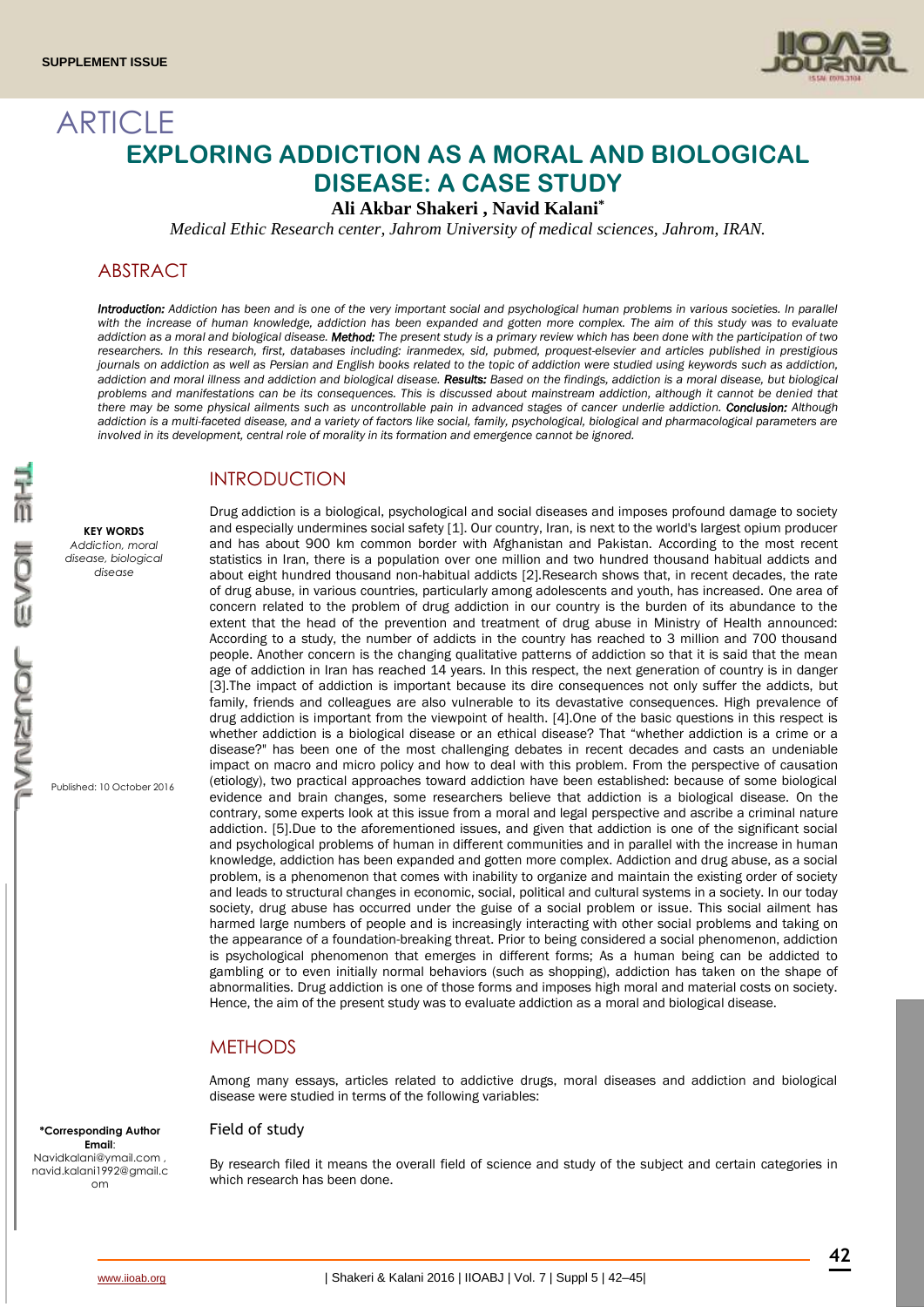

#### Study method

The research method is the methodology used in the research.

#### Place of study

The place of study is the location of data collection and includes geographic extent and the location of data collection.The present study is a primary review which has been done with the participation of two researchers. In this research, first, databases including: iranmedex, sid, pubmed, proquest-elsevier and articles published in prestigious journals on addiction as well as Persian and English books related to the topic of addiction were studied using keywords such as addiction, addiction and moral illness and addiction and biological disease. Searched keywords are on the basis of international EndNote Library of Science Medicine (NLM).After removing the old and repetitive content, the summary of articles were examined and those articles that were less related to the subject were excluded.

#### RESULTS

#### Addiction as a biological disease

In recent years, an attitude has developed in various communities that considers addict as a disease. And its trend seems be a growing one. "Based on the example of UNDP proposed legislation in the field of drug trafficking and its related crimes, addiction is not a crime and the addict is punishable solely because of addiction." The followers of this view consider addicts as patients in the first place that should be treated. Research that has been done in this regard on the brains of addicts shows chemical and even physical changes in the brain tissue and this issue is raised as evidence that reveals addiction as a biological disease. Nowadays, the experts know addiction as a chronic and recurrent disease that emerges in the form of intermittent attacks of need for drug consumption. In terms of ethics, we can deal with this subject through two approaches, namely "addiction: biological disease or crime": Outcome-oriented approach and principled-oriented approach. If we want to discuss in terms of an outcome-oriented or teleological perspective, we can say that each of the two views can cause negative consequences: If you consider addiction as a biological disease: First indecency of addiction is deemphasized. Having a social evil, in itself, is a very important preventive factor against the development and exacerbating this problem. It seems that if we want to remove the stigma associated with this issue, this actually results in a surreptitious encouragement to lead a healthy portion of society towards addiction. Secondly, the addict's will power and decision-making will weaken because he considers his illness as a chronic brain disease and also justifying his addiction becomes possible for him. In contrast, if addiction is solely considered as a moral disease or a crime this may have consequences [6]: First, harsh methods such as imprisonment, rejection, isolation and social elimination of drug addict or mandatory camps with harsh approaches impose economic, psychological, cultural and social consequences on the addict and his family and intensifies hidden, and namely, underground activities (such as trafficking and sexual misdemeanors, etc.), because the ostracized person grabs each way for his survival. Secondly, predisposing factors such as unemployment, like the addict himself, can be trimmed and we're away from realism. Likewise, elucidations used to plan and manage removing or reduction of the effects of this problem disappears or fades away. For example, the number of infectious diseases such as hepatitis and AIDS has become less accurate. But if addiction is investigated from the perspective of fundamentalism (regardless of outcome), we've looked deeper into the problem: Accordingly, we are required to look for reasonable and solid evidence so that we can better analyze the nature of the problem. As we have seen, evidence of the role of dopamine or changes in other neural systems with the help of imaging methods and other preclinical diagnostic methods concerning addiction have been obtained that it is beneficial to consider addiction as a biological disease. On the other hand, we see that social and cultural problems cause addiction. So we can assume that moral factors are effective in the development, emergence and incidence of addiction, because social and cultural phenomena are not irrelevant to ethics [7]. In the treatment process, it is recommended that the patient accept responsibility for his work! Accepting responsibility makes sense only when it has moral and legal foundations. It means that the patient does not tolerate a kind of compulsion (inside or outside). It is also a reason to approve that the moral aspect of the issue is of high magnitude. On the other hand, drug addiction is not only drug abuse but addictive behaviors, before resorting to drugs addiction and behaviors following addiction are significant from the perspective of behavioral and ethical dimensions. In addition, some of new forms of addiction are of virtual nature and there are no actual addictive materials. In explaining the biological basis of addiction and addictive behaviors, different opinions and views have been presented such as the impact of genetics in the emergence of addiction, biochemical changes such as changes in mediated neurotransmission (neurotransmitters).In recent years, extensive electro-physiology and neuropsychology studies have confirmed this theory that are involved in creating rewarding behavior of multiple neurotransmitter systems, among which one can enumerate dopaminergic systems, Gabanrzhyk, glutamatergic, serotonergic, adrenergic and endogenous opioid peptides. Among several neurotransmitter systems involved in reward and reinforcement, it seems that Mesolimbic dopamine system plays an important role. Based on these studies, A10 dopaminergic neurons that have originated from the abdominal tegmental area and their nerve fibers are sent to the nucleus accumbens, can be affected by bonuses including natural rewards (food, beverages, response to sexual issues) as well as electrical stimulation and some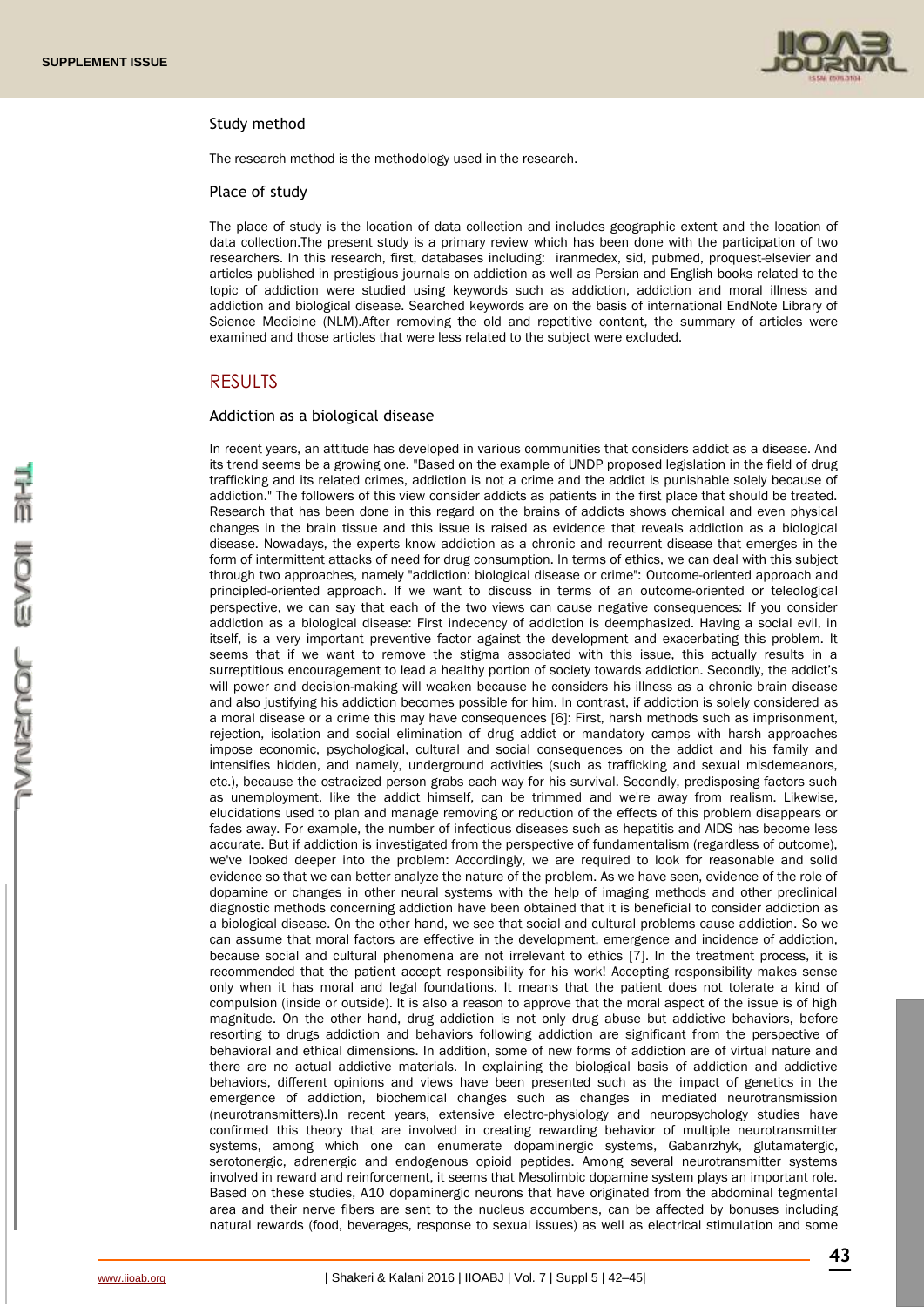

drugs. In such a situation, inhibiting inter-neurons tonic of (neurons Interface) GABA ergic interneurons in the ventral tegmental area is removed from the dopaminergic neurons which results in increasing their neural firing and the subsequent increase extracellular dopamine levels in the nucleus accumbens. Many researchers introduce mesolimbic dopamine system as a substrate of neurochemical rewards due to its unique involvement in regulating reward-related behavior. Based on the theory of cerebral-behavioral systems, Gray (1994) assumed that psychiatric disorders arise from dysfunction of some (more active or less active) systems or from their interactions. Since the introduction of Gray's model, the researchers hypothesized that abnormal sensitivity of these systems indicates the predisposition and tendency to multiple forms of psychopathology. Gray, believes that the release of dopamine in the nucleus Akvmyns is associated with high emotional which has been observed in alcohol and drugs users [12-7, 5].

#### Addiction as a crime

The existence of a direct relation between drug abuse and committing crime has rendered addiction as a crime from this perspective. Due to severe mental and physical drug dependency on the one hand and discomfort and complications due to the cessation of drugs that are sometimes very severe, painful and dangerous and the fear of its recurrent reappearance on the other hand, the addict is impatient to get drugs, to the extent that he refrains from no evil things to do and so committing various crimes and even dangerous crimes is predictable. Even each of the drugs can exacerbate certain categories of crimes. In general crimes such as murder, robbery, sexual promiscuity, etc., can be associated with the use of different drugs.

#### **DISCUSSION**

The present study was carried out with the aim of evaluating addiction as a moral and biological disease. In the emergence of any crime, with careful analysis, we can reach the conclusion that social media has provided a platform perfectly suited to the criminal and has been an important factor for the incidence of criminal behavior. If corruption and promiscuity are dominant in society, liable people are trapped in the vortex of its destruction and if social systems are based on the norms and value patterns and purposeful and specific programs are planned, the possibility of social deviance in society and in many people will be weak. According to a researcher, the environment plays an effective and crucial role in shaping human character and human behavior, as a sign of his character, origins largely from the education acquired from the environment. So, contaminated environments will ruin people and healthy and lively environment set the stage for growth, prosperity, vitality and joy in individuals. Despite efforts made in recent years to remove stigma from addiction, it seems that the criminal nature of addiction, especially among the masses of the people, still remains .However, even if addiction is not considered as a crime, the role of ethics in this issue cannot be ignored (13).Of course, the main burden of moral responsibility may not be on the addict, for example, a child who redeploying parents, goes towards addiction. Accordingly, addiction can be considered as a moral-biological disease. It means that it can be dealt with through two approaches. Sometimes, in some people, ethical issues play a major role in its development and sometimes environmental issues take on an important role. The World Health Organization defines health which has four dimensions such as: physical, mental, social, spiritual. It seems that these four dimensions in relation to the treatment of addiction can be raised. So a mere concentration on biological field takes only one dimension of addition into account that is the physical aspect and consequently is an incomplete perspective. Accordingly, if we consider addiction only as a brain disease, we are on the wrong way. Although addiction can be considered as a multi-faceted disease that various factors such as social, family, psychological, biological and pharmacological parameters are involved in its genesis, the central role of ethics in its formation and development cannot be and should not be ignored.

### **CONCLUSION**

Accordingly, addiction is a moral disease, but health problems and manifestations can be among its consequences. This issue is the case with mainstream addiction, although it cannot be denied that there may be some physical ailments such as uncontrollable pain in advanced stages of cancer, and not the ethical problems, that lead to addiction. This means that in a minority of patients the underlying cause of addiction is biological problems rather than not moral issues.

CONFLICT OF INTEREST None

ACKNOWLEDGEMENTS None

FINANCIAL DISCLOSURE None